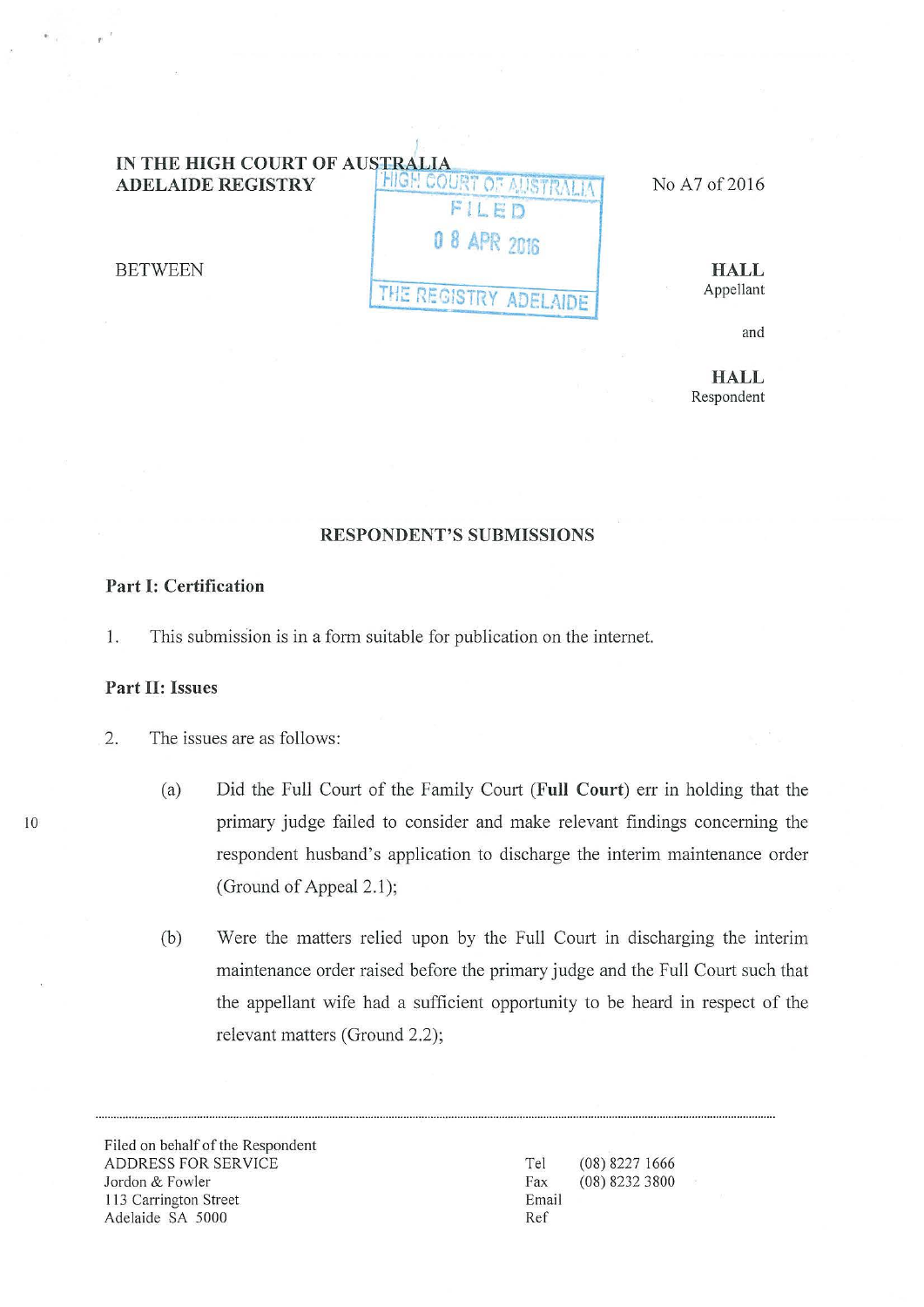- (c) Did the Full Court err in drawing certain inferences from the available evidence (Ground 3.1);
- (d) Did the Full Court err in finding that significant financial benefits conferred upon the wife by her deceased father were factors to be taken into account under s 72 of the *Family Law Act 1975* (Cth) **(the Act)** (Ground 3.2)?

## **Part Ill: Section 78B of the** *Judicimy Act1903* **(Cth)**

3. The respondent considers that notice is not required to be given pursuant to s. 78B of the *Judiciary Act 1903.* 

#### **Part IV: Facts**

- 4. On 13 December 2013, the primary Judge (Dawe J.) ordered that the husband pay interim maintenance in an amount of \$10,833 per month in addition to paying mortgage and other commitments of some \$17,000 per month (giving rise to a total of around \$28,000 per month) {Reasons for Judgment, 13 December 2013, [2013] FamCA 975 **(First Reasons)** at [32]- [33]}.
	- 5. The wife's father died in 2009. As at 13 December 2013, when the wife's application for an interim maintenance order was first heard by the primary judge, the facts and circumstances surrounding the wife's entitlements under her father's will were unknown {First Reasons at [14]}.
- 6. However, by 14 March 2014, when the husband brought an application before the trial 20 judge to discharge the interim maintenance order, aspects of the father's will had become known to the parties.
	- 7. The aspects known included:
		- (a) the father's wish for shares in the V Group to be held beneficially for the wife or otherwise to be provided to her;
		- (b) the father's wish for a payment to be made to the wife of \$16,500,000 indexed to CPI from the V Group upon certain conditions being satisfied; and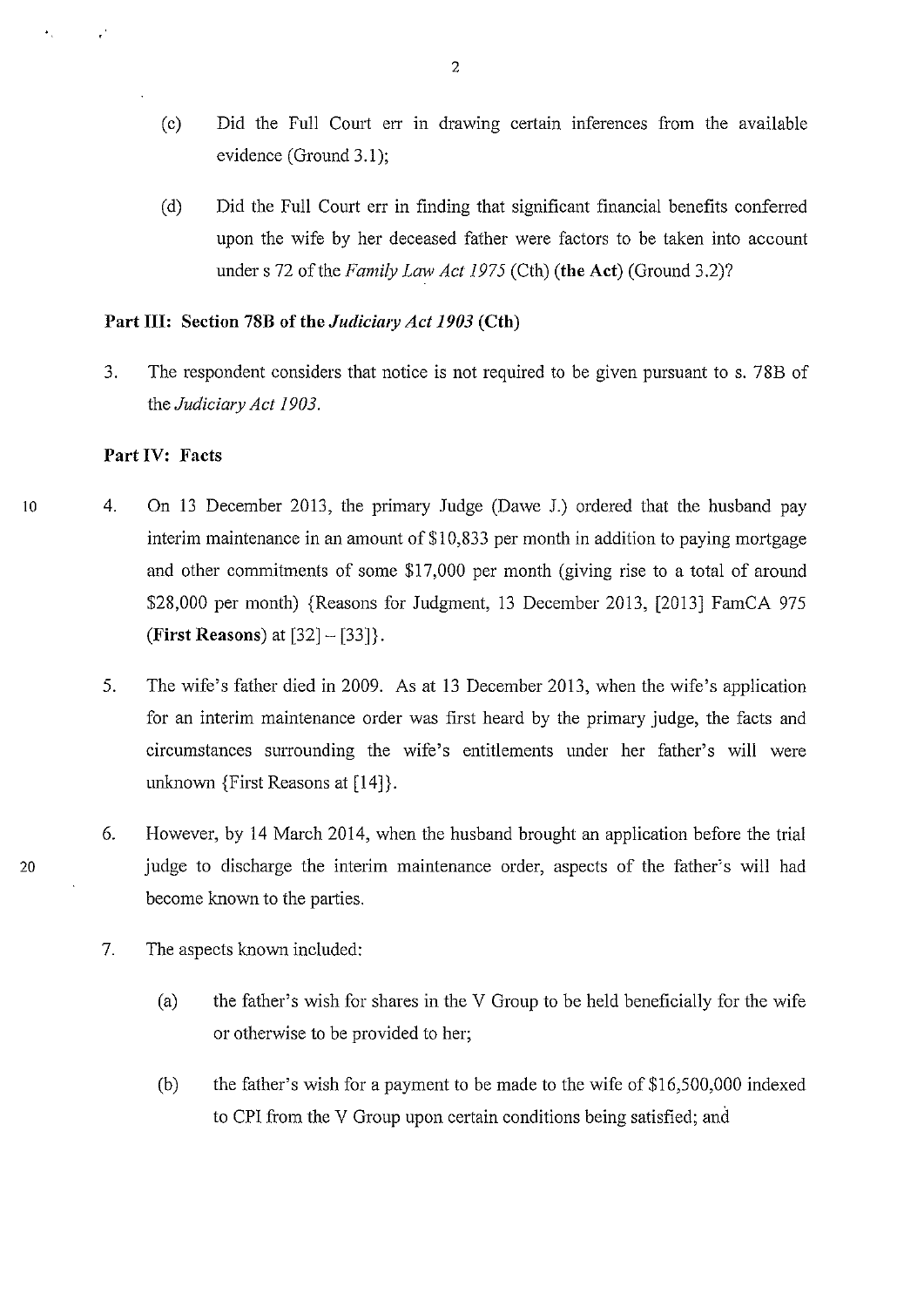- (c) the father's wish that until the payment in (b) was made the wife should receive, from the date of the father's death, an annual payment of \$150,000 from the V Group indexed to CPI and net of taxation **(annual payment benefit)**<sup>1</sup>.
- 8. The annual payment benefit of \$150,000 was greater than the annual amount of the interim maintenance order (which equates to some \$130,000 per annum).
- 9. The annual payment benefit does not appear to have been taken into account by the primary judge in dismissing the husband's application to discharge the interim maintenance order {Reasons for Judgment, 17 June 2014, [2014] FamCA 406 **(Second Reasons)}.** The only references in the Second Reasons to the benefits to the wife under her father's will are at  $[10]$ ,  $[25]$ ,  $[29]$ ,  $[32]$  and  $[36]$ . There is a further reference at  $[45]$ but it is in the context of discharge of injunctions relating to sale of certain properties. The husband's challenge to the interim maintenance order was dismissed without any relevant reasoning from the primary judge at all.

- 10. The Full Court considered that the primary judge had erred in failing to take into account the annual payment benefit {Reasons for Judgment, 7 August 2015, [2015] FamCAFC 154 (FC), [131]ff}. The Full Court set aside the order of the primary judge which had dismissed the husband's application to discharge the interim maintenance order. The Full Court re-exercised its discretion and declined to make the interim 20 maintenance order {FC [136], [149]ff}.
	- 11. In determining not to make an interim maintenance order the Full Court took into account the fact that there were indications or inferences that the wife's brothers (including the brother executor of the father's will) who controlled the V Group would carry out their father's wishes  ${FC}$  [132] - [133]; [140]-[155]}.
	- 12. The indications or inferences arose from the fact that {FC [133], FC [151]}:
		- (a) the wife had a good relationship with her brothers;
		- (b) the wish was directed from the father to the brothers;

<sup>&</sup>lt;sup>1</sup> The \$150,000 was referred to in the husband's affidavit dated 7 March 2014 at paragraph [32] and [36]. In addition, aspects of the father's will were set out in the affidavit of Mr Andrew Shaw dated 14 March 2014 at paragraph [39].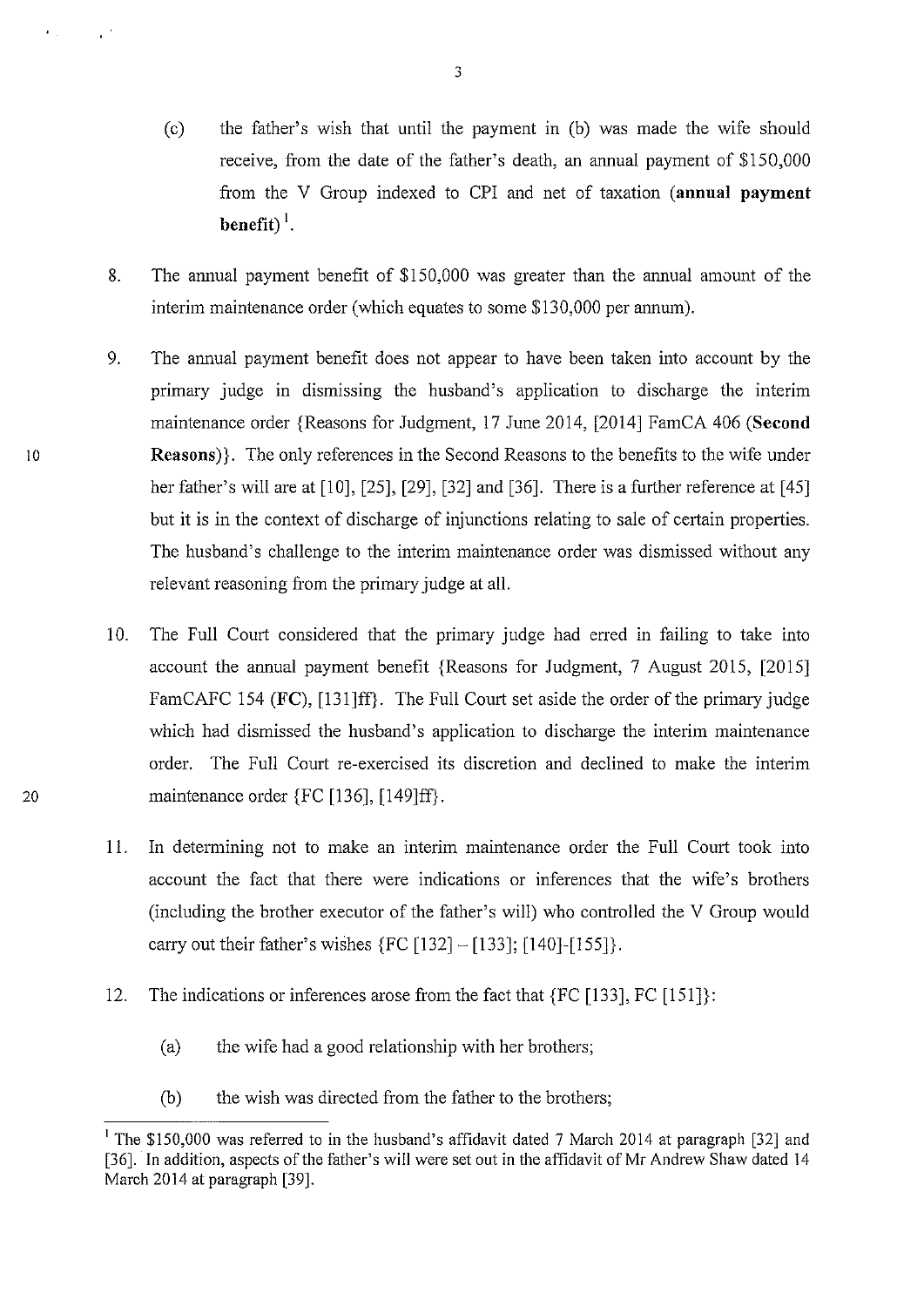- (c) significantly, the brothers already provided for the wife by the provision of motor vehicles (being a BMW and Porshce Cayenne valued at some \$265,000);
- (d) those vehicles had replaced other brand new vehicles purchased previously for the wife on the same basis.
- 13. Before the Full Court there was no evidence that the wife had requested payment from her brothers or the V Group or that any request had been or would be refused {FC  $[151]$ . A letter dated 3 November 2014 from the wife's brother and executor of the father's will was tendered by the wife at the appeal hearing and that letter did not indicate that any such request had been made or would be denied if made {FC [151]}.

### **Part V: Legislation**

14. The appellant's statement of applicable statutory provisions at annexure A to the appellant's submissions (AS) is accepted.

#### **Part VI: Respondent's argument**

#### *Ground 2.1: AS [347-{387*

- 15. The wife submits at AS [34] to [38] that the Full Court erred in holding that the primary judge failed to consider and make findings as to whether there was sufficient new evidence before her to discharge the interim maintenance order.
- 16. It is clear that at the hearing before the primary judge on 14 March 2014 the husband's 20 counsel addressed the Court as to the discovery of the \$150,000 annual payment benefit conferred upon the wife, which was not known at the time the order was first made on 10 December 2013, and contended that it was a financial resource to be taken into account in accordance with s. 75(2)(b) of the *Family Law Act.* See the transcript of hearing on 14 March 2014 at T80.45-81.10, T95.05.
	- 17. Despite the husband having adduced evidence and having made submissions about the matter, there is no reference to or finding in respect of the annual payment benefit in the Second Reasons.

4

10

 $\ddot{\phantom{a}}$ 

 $\cdot$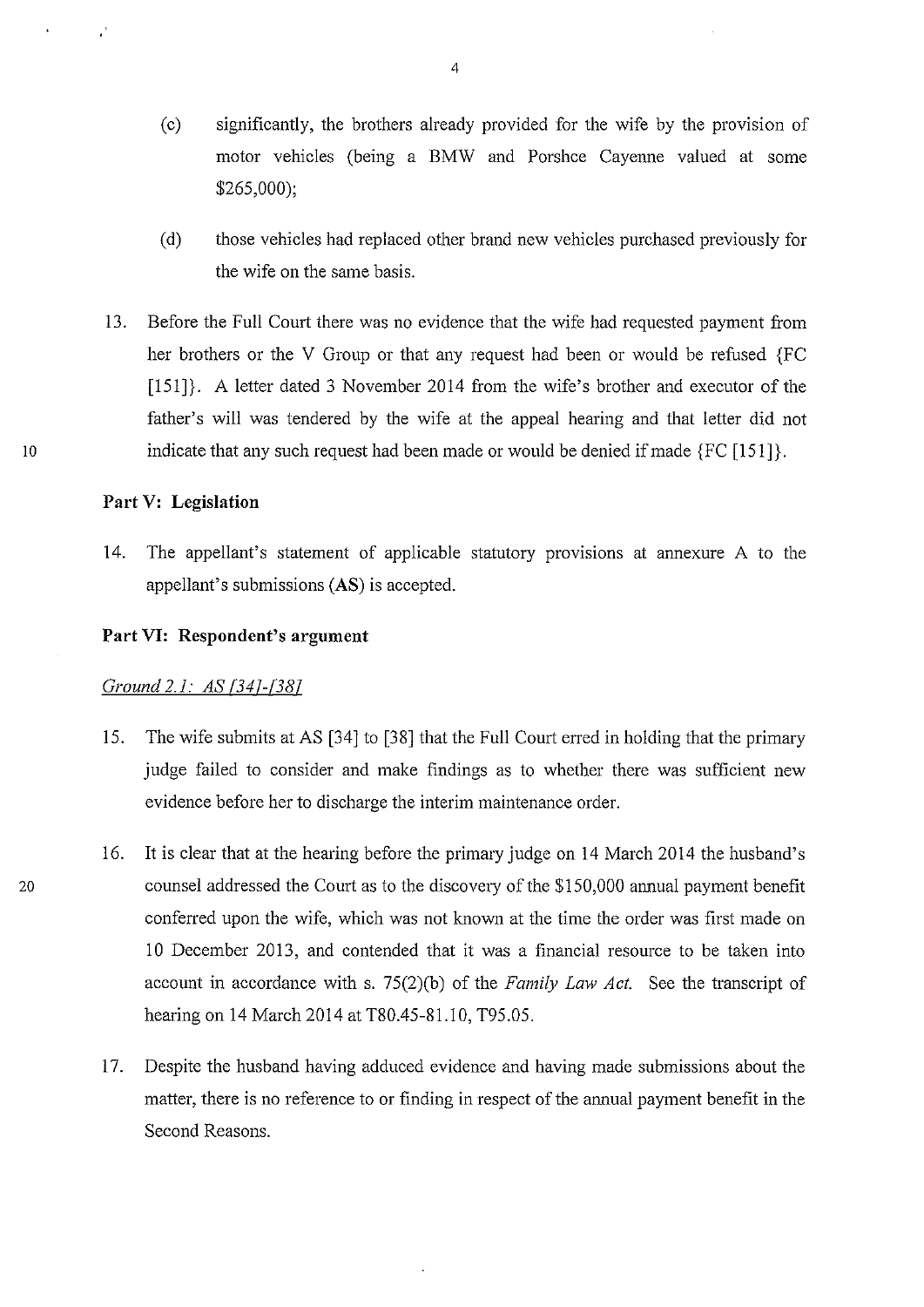- 18. At AS [35] the wife suggests that the primary judge's reasons must be read *"fairly, as a whole and in context"* and that to conclude that a trial judge has not properly considered an aspect of a party's case is a *"serious charge":* citing *Whisprun Pty Ltd v Dixon*  (2003) 77 ALJR 1598 at 1610 [62]-[63]. *Whisprun* at [63] makes clear that what that means is that it must appear from the record of proceedings or otherwise that the judge appealed from has failed to consider properly a party's case.<sup>2</sup>
- 19. Further, at AS [36] and [37] the wife refers to aspects of the primary judge's reasons which described the nature of the application and made reference to "new evidence", along with the primary judge's express dismissal of the application to discharge injunctions which had earlier been made preventing the sale of the family home. The reference to such matters, however, does not answer the fact that:
	- (a) there is no mention in the primary judge's reasons of the wife's entitlement to the annual payment benefit;
	- (b) there was no finding as to the wife's entitlement to the annual payment benefit, including the likelihood of that benefit being available to the wife;
	- (c) there were thus no findings made or consideration given by the primary judge to whether the annual payment benefit ought to have led to discharge of the interim maintenance order.
- 20. The consideration and making findings in respect of the evidence and the giving of 20 reasons is an incident of the *judicial* process: *Public Service Board of New South Wales v Osmond* (1986) 159 CLR 656 at 667; *Mifsud v Campbell* (1991) 21 NSWLR 725 at 728. No doubt the standard of such reasons required may vary with the context: *Wingfoot Australia Partners Pty Ltd v. Kocak* (2013) 252 CLR 480 at 498, [45] but it is submitted that the Full Court was conect to find that the primary judge had erred by failing to make relevant findings in respect of the annual payment benefit and thereby to properly or adequately address the husband's application to discharge the interim maintenance order.

 $\sim 10^4$ 

 $\epsilon_{\rm{max}}$ 

<sup>&</sup>lt;sup>2</sup> As the 3-2 division of opinion in *Whisprun* indicates, this is an issue on which views can differ.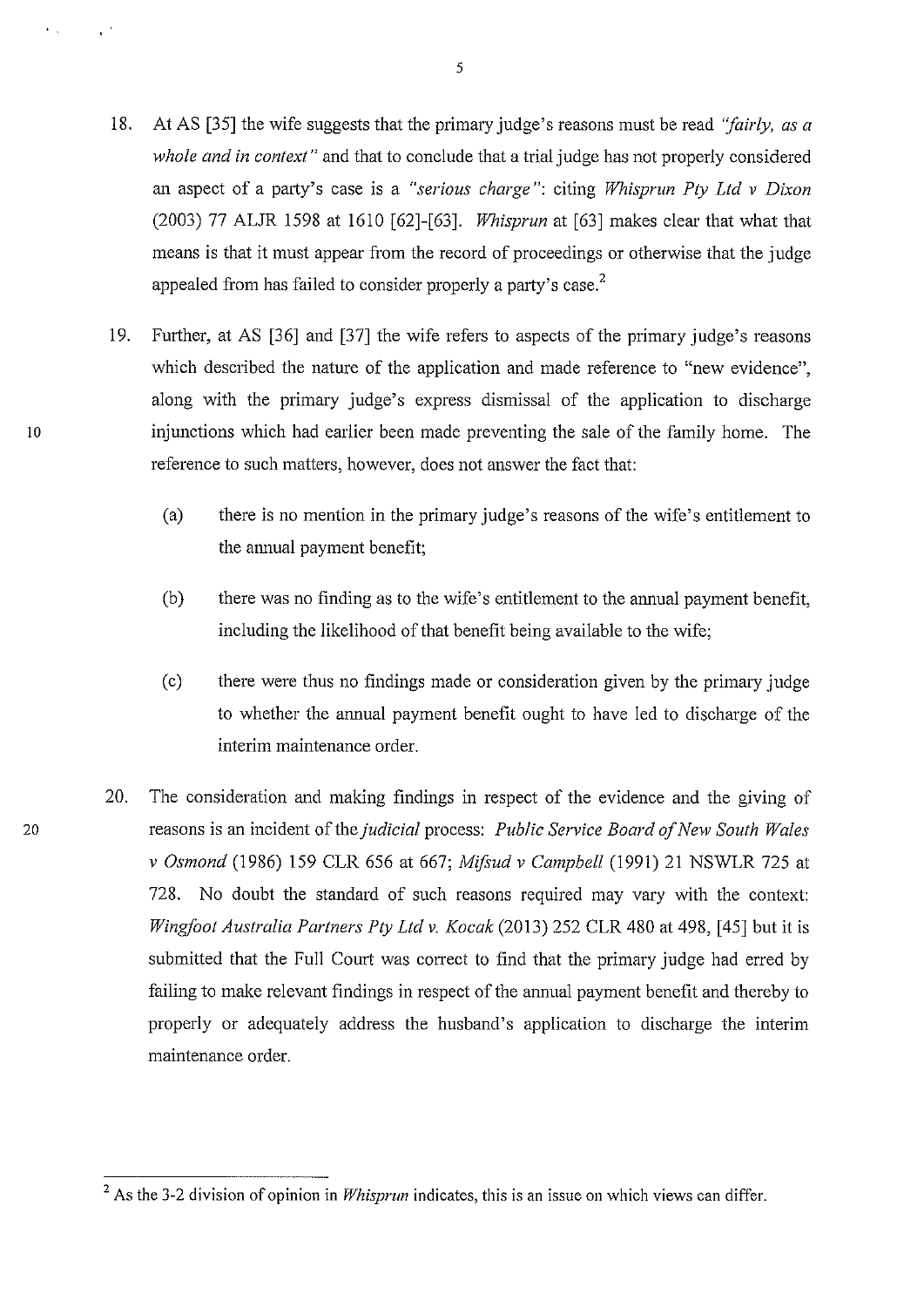21. In circumstances such as these where a significant matter appeared to have been overlooked, or not in reality dealt with, by the primary judge, the Full Court's intervention was orthodox.

#### *Ground 2.2: AS {397-[527*

- 22. At AS [39]-[52] the wife submits that she was not afforded procedural fairness by the Full Court because the manner in which the application was decided against her (a) was not in issue at first instance and (b) was not raised during the hearing of the appeal.
- 23. *First instance:* The starting point is to return to the manner in which the argument regarding the annual payment benefit arose before the primary judge at the second 10 hearing on 14 March 2014.
	- 24. As noted above, by the time of the second hearing the husband had become aware of aspects of the benefits due to the wife under her father's will. The new material formed the basis for the husband's application filed on 7 March 2014 to discharge the interim maintenance order<sup>3</sup>.
	- 25. The evidence relied upon by the husband before the primary judge included material which revealed the content of the father's will (as to which see paragraph 7 above).
- 26. In addition to adducing relevant evidence on the topic, submissions were made by the husband's counsel about the \$150,000 annual payment benefit and the effect of that benefit on the interim maintenance order {transcript of hearing on 14 March 2014 at 20 T80.45-81.10, T95.05}.
	- 27. There was nothing to prevent the issue being dealt with by the wife in evidence, or in oral submissions. Neither occurred. In particular the oral submissions referred to above and made at T80.45-81.10 were not addressed or otherwise responded to by the wife's counsel.
	- 28. In such circumstances, the wife's contention that the relevant issue was not raised by the husband or otherwise ventilated before the primary judge should not be accepted.

 $\sim$   $\sim$ 

 $3$  See FC [16] recording the terms of the application made by the husband on 7 March 2014 including the discharge of the interim maintenance order.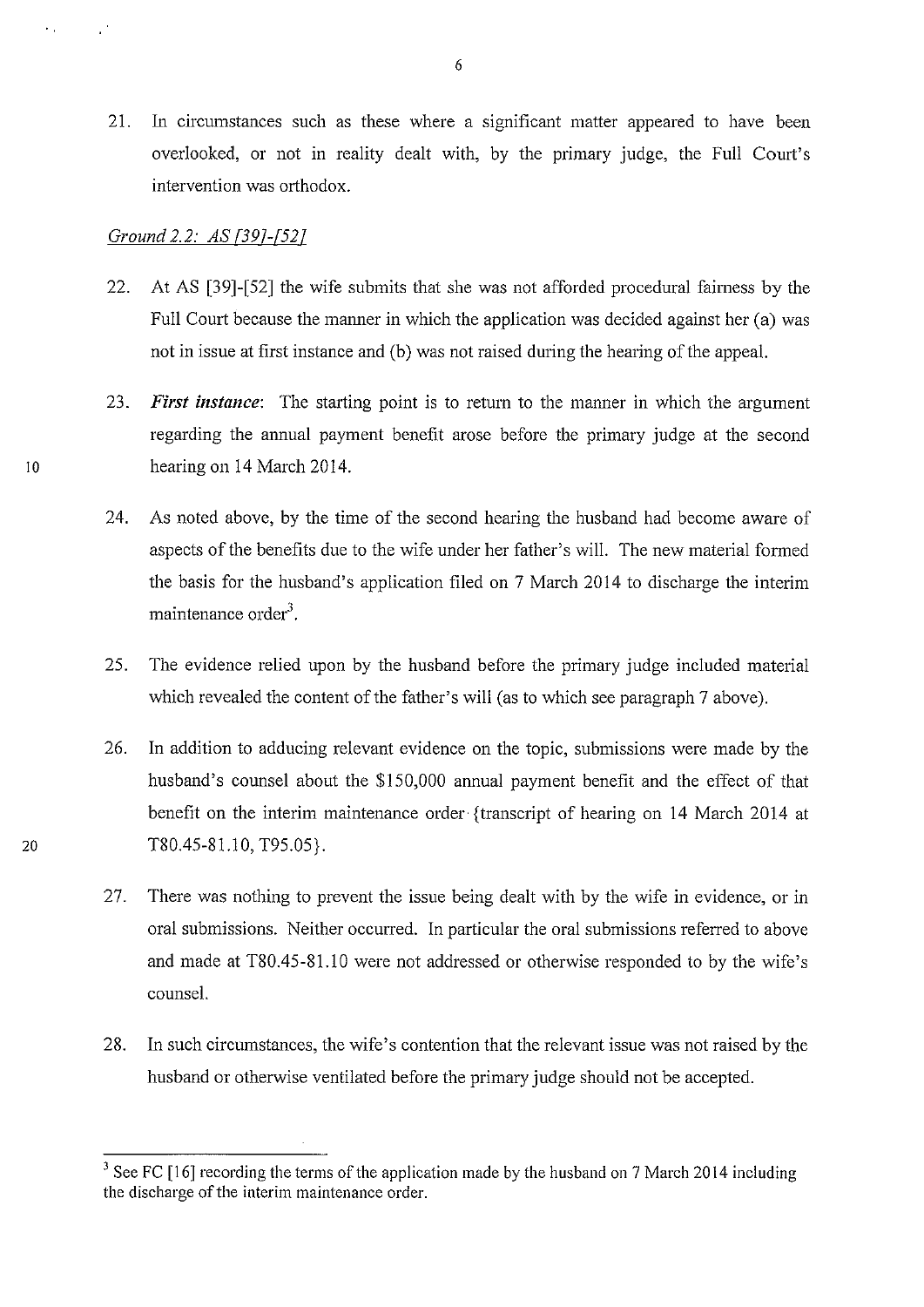- 29. Before the Full Court, the wife's counsel initially asserted that the issue of the annual payment benefit had not been raised before the primary judge {transcript of hearing on 12 November 2014 at T55.10-T56.30}.
- 30. That led to a debate before the Full Court as to whether the relevant matter had in fact been raised. The conclusion from the relevant exchange was an acceptance (or at least an implied acceptance) by the wife's counsel that the \$150,000 annual payment benefit had been raised by the husband's counsel but had not been addressed by the primary judge {transcript of hearing on 12 November 2014 at T56.33-57.15}.
- 31. At AS [45] and [46] the wife further submits that the issue was not raised before the 10 primary judge because the husband asserted before the primary judge that the wife was entitled to \$150,000 per annum rather than the wife being able to make a reguest for a payment of \$150,000 per annum. This complaint is, with respect, to split hairs. The asserted unfairness is a long way from being a denial of procedural fairness leading to error.
	- 32. In any event, however, the complaint is not correct.
	- 33. During the hearing before the primary judge, the husband's counsel referred to the wife *"arguably"* being entitled to \$150,000 {transcript of hearing on 14 March 2014 at T81.08}.
- 34. Further, the use of the word "entitlement" and the meaning that was intended by the 20 husband in his submissions was not explored by the wife's counsel (who made no submission at all in respect of the relevant matters).
	- 35. *Matter raised on appeal:* At AS [49] it is contended that the lack of procedural fairness was *"compounded"* because that the matter was not raised on appeal by the husband. However, there was no procedural unfairness to *"compound"* in circumstances where the relevant matter *was* raised at first instance.
	- 36. Moreover, the record of the proceedings before the Full Court does not bear out the wife's submission that the matter was not raised on appeal by the husband.
	- 3 7. The husband's grounds of appeal before the Full Court at paragraph 6 referred to the primary judge's error in failing to consider the husband's application to discharge the

 $\mathbf{r}_i$ 

 $\ddot{\cdot}$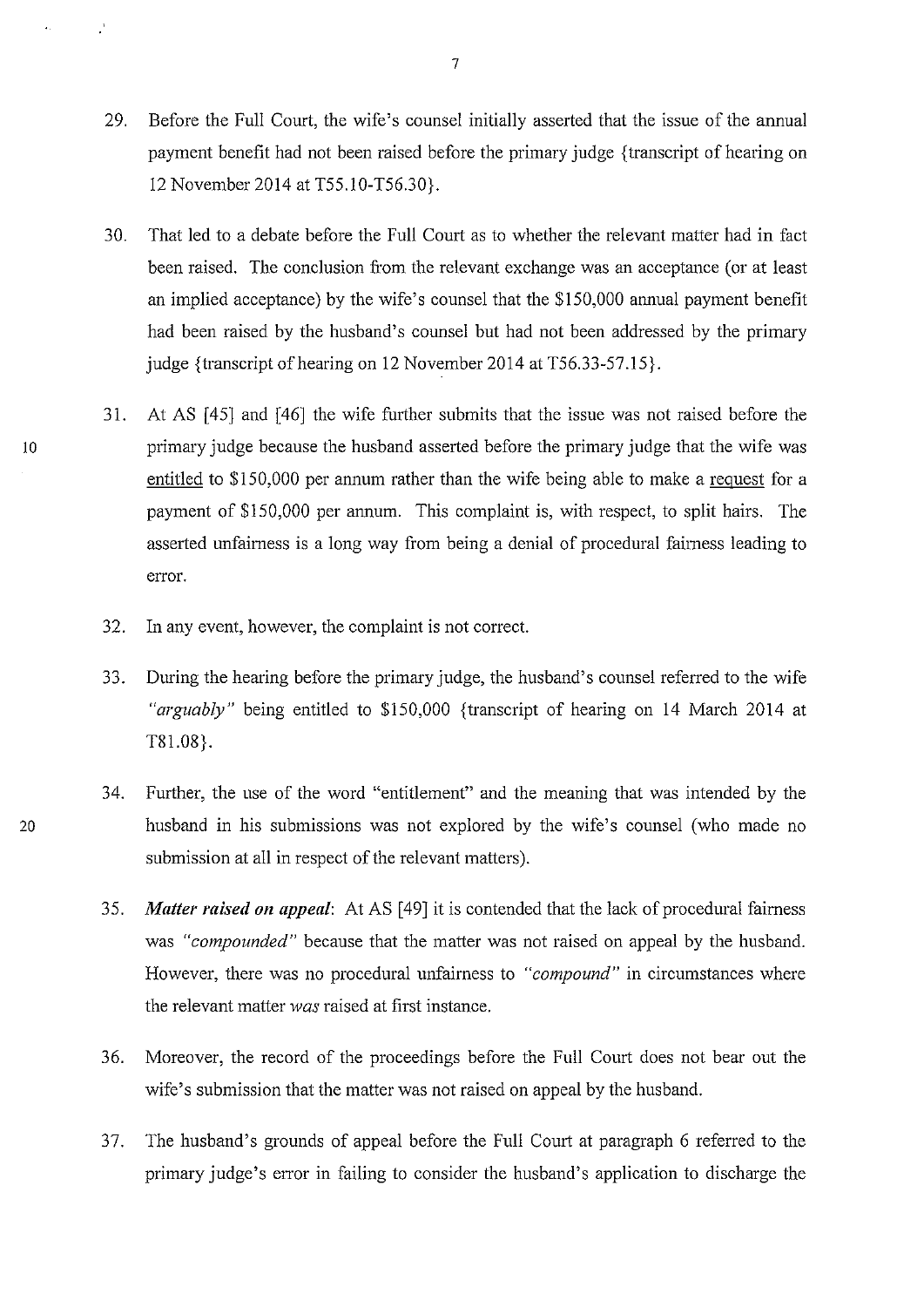interim maintenance order {FC [61]}. Additionally, paragraph 7.3 of the grounds of appeal referred to the wife's entitlements pursuant to her father's will {FC at [61]}.

- 38. During the hearing before the Full Court the husband referred to the \$150,000 annual payment benefit on a number of occasions {transcript of hearing on 12 November 2014 at T33.25, T41.15, T43.20}.
- 39. Shortly after the wife's counsel had begun to address the Full Comt, Thackray J asked counsel for the wife to address four matters, the first of which was *"the significance of \$150,000 annual payment to the wife under the terms of the will"* {transcript of hearing on 12 November 2014 at T50.15}.
- 10 40. Thackray J's question led to a significant exchange between the wife's counsel and the Full Court in respect of the issue {transcript of hearing on 12 November 2014 at 50.5-57.20}.
	- 41. Part of the exchange included the following {transcript of hearing on 12 November 2014 at T53.15-53.30}:

Mr Ackmann: [Is] the point your Honour is bringing me to is that there's no evidence that she went beyond or over Mr Shaw's evidence and said, "I'm told I'm entitled to this money. There's no compulsion on you to pay it. I would like you to pay it to me".

Strickland J: Yes.

 $\mathcal{L}^2$ 

 $\mathbf{r}^{\mathrm{max}}$ 

20 Mr Ackmann: Point well taken, your Honour. She could have done that to close what I would respectfully say was the last gate that was left slightly ajar but there is no reason on the balance of probabilities to suggest in the light of the history of this matter that it would be forthcoming.

- 42. It is plain from this exchange (amongst others between T50.35-57.20) that the matter was extensively ventilated and argued before the Full Court such that the wife had a sufficient opportunity to be heard: see *Autodesk !ne v Dyason* (1993) 176 CLR 300 at 308.
- 43. In such circumstances, the Court should not accept the suggestion at AS [50] to [52] that the wife was not put squarely on notice of the issue or that the wife was denied an opportunity to make submissions as to the relevant matters.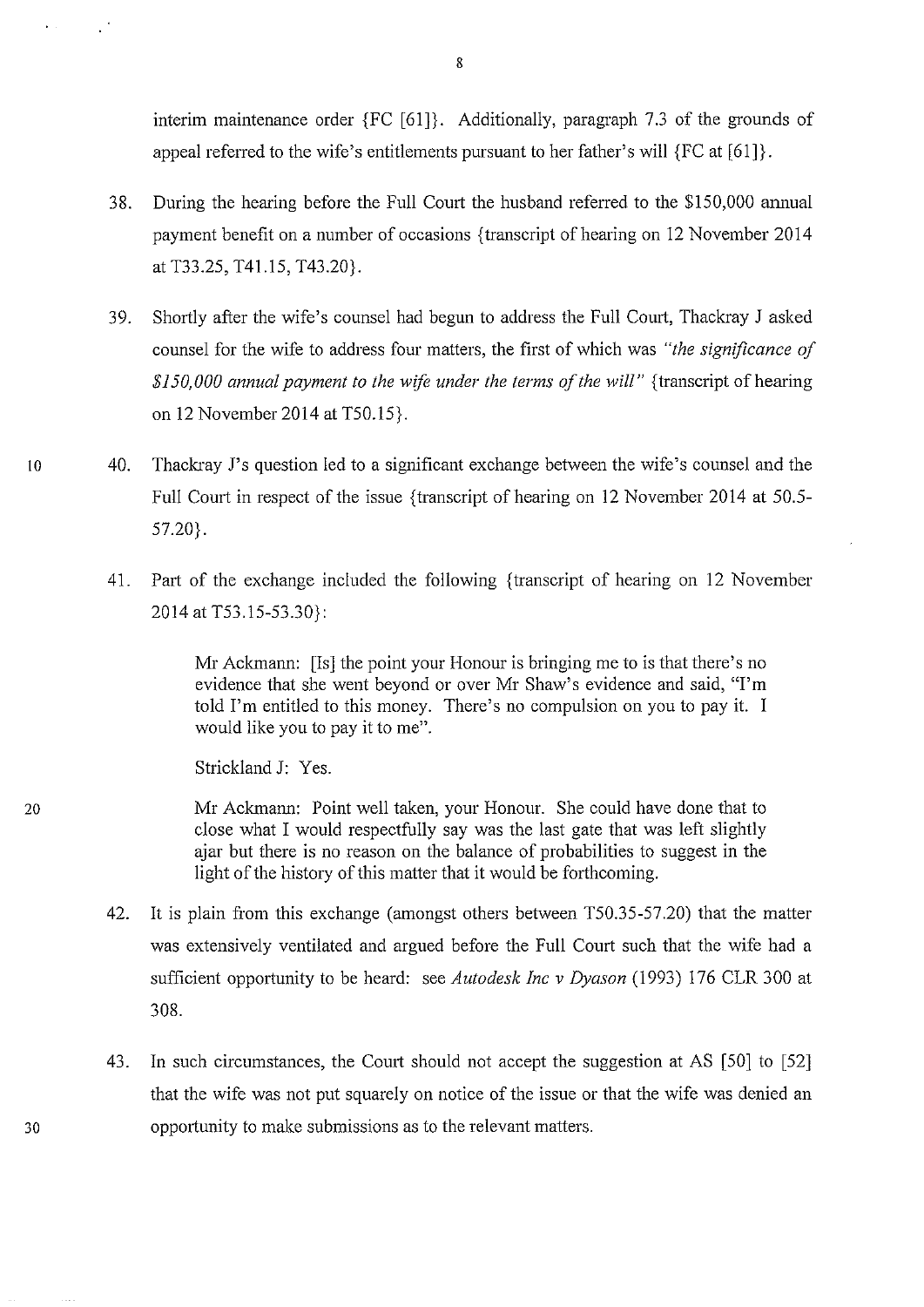- 44. The submission at AS [49] that the husband "eschewed the suggestion" that the Full Court could infer that if the wife made a relevant request it would be forthcoming is not correct. The passage of the transcript relied upon by the wife as to this matter was addressing a different topic or subject matter (being the extent to which a *Jones v Dunkel* inference could be drawn) {transcript of hearing on 12 November 2014 at T34.15-35}. Further, the husband's counsel was responding to a question from Aldridge J to the effect that if the wife made the relevant request she could would have been given *"whatever she wanted".* That was not the term of the father's will and so it was plainly correct for the husband's counsel to answer *"[y]ou can't go that far your Honour"* {transcript of hearing on 12 November 2014 at T34.15-35}. The attempt by the wife at AS [49] to derive some kind of concession by the husband as to the available inference is misplaced.
- 45. At AS [47] and [48] the wife further asserts that if the husband had raised the argument she would have called evidence to refute the suggestion that it could be inferred that she would receive the annual payment benefit.
- 46. The difficulty with that submission is that the matter *was* relevantly raised both at first instance and on appeal and it was a matter for the wife as to what evidence she wished to call on the topic.
- 47. Additionally, there was no suggestion by the wife's counsel at any stage during the 20 appeal that the wife would have called futiher evidence at first instance or that she wished to adduce further evidence on appeal in addition to the further evidence which she did introduce on appeal being the letter from her brother dated 3 November 2014.
	- 48. Rather the exchange referred to at paragraph 41 above illustrates that the wife was prepared to argue the matter on the basis that the Full Court should not draw the relevant inferences about the brothers' willingness or otherwise to comply with their father's wishes and provide the relevant funds.

# *Ground 3.1: AS [537 to [567*

49. At AS [53] to [56] the wife contends that it was not reasonably open to the Full Court to draw the inference that if the wife had made a request to her brothers to make the annual payment they would have carried out their father's wishes.

30

10

 $\mathbf{r}$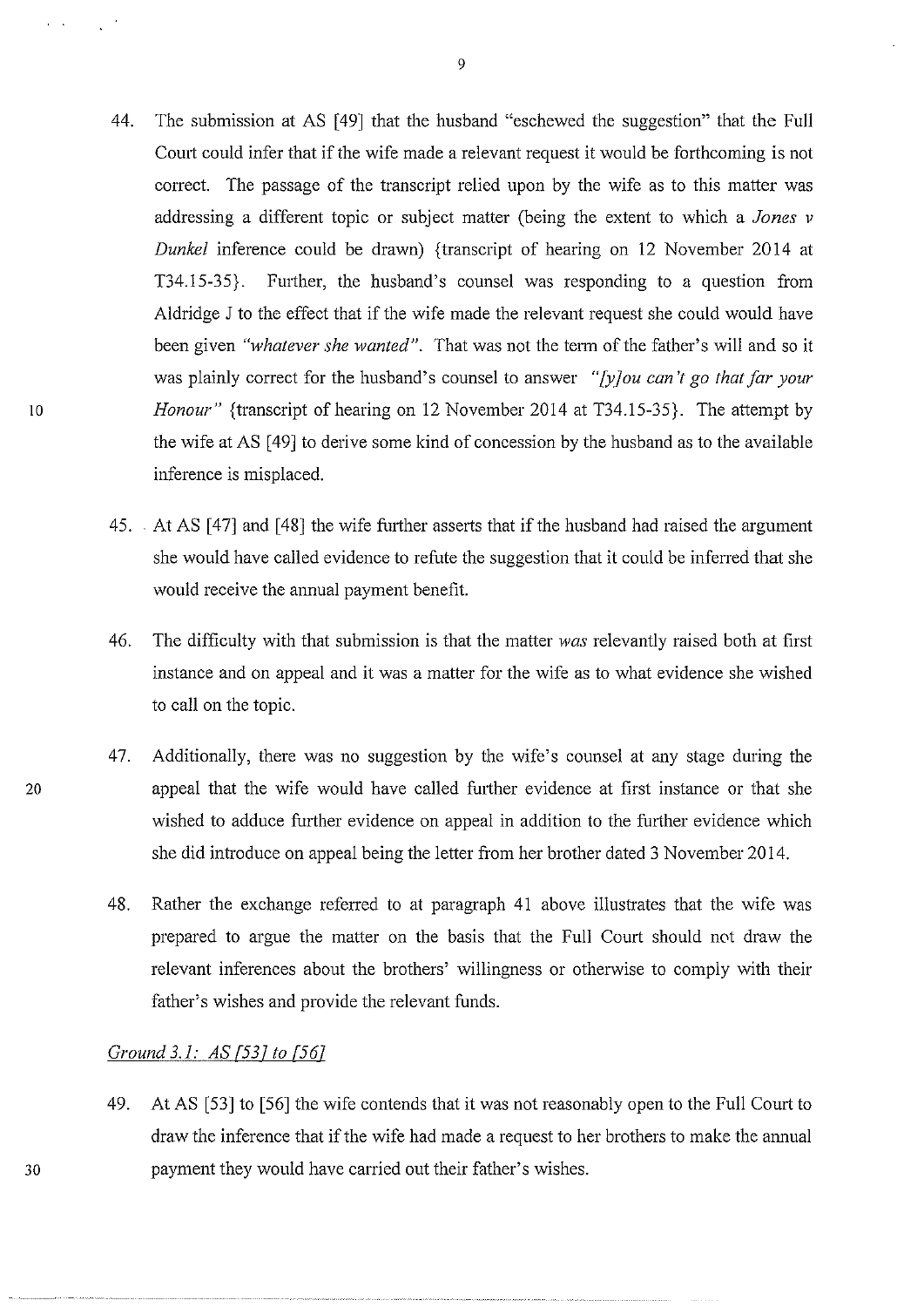- 50. The inference was plainly open and no appealable error has been shown.
- 51. The wife called no evidence to indicate that she had made a relevant request or to indicate that any request had been or would be denied. Indeed the plain inference from her brother's letter of 3 November 2014 was that a request had not yet been made. The Full Court was entitled to take into account the evidence of the good relationship and the provision of expensive cars which suggested that cooperation could be expected.
- 52. Further, none of the brothers or controllers of the V Group were called to give evidence to refute the suggestion that they would comply with their father's wishes.
- 53. The relevant evidence on the issue was completely within the wife's power to call: <sup>10</sup>*Hawksford v Hawksford* (2005) 191 FLR 173 at [54]; *Apollo Shower Screens Pty Ltd v Building and Construction Industry Long Service Payments Corporation* (1985) 1 NSWLR 561 at 565; *Blatch v Archer* (1774) 1 Cowp 63; 98 ER 969 at 970.
	- 54. The suggestion at AS [56] that the Full Court had to be satisfied that it would not be a breach of duty of the directors of the V Group to pay monies to the wife should not be accepted.
	- 55. The Full Court was not required to engage in an exercise of that nature which, on the material before it, would be hypothetical, and had not been raised. If it had been raised there would be significant questions as to the relevant scope of directors' duties in the context of a solvent closely held family group of companies: see *Kinsela v Russell Kinsela Pty Ltd* (1986) 4 NSWLR 722 at 729-730. There would also be questions about the obligations owed by the three brothers to the wife in circumstances where they had taken the controlling shares in the V Group companies under a will which required the V Group which they controlled to make payments to the wife. See paragraph 71 below.

#### *Ground 3.2: AS [577- [847*

56. Section 72 of the Act creates a liability to provide maintenance where the other party *"is unable to support herself or himself".* The liability is only created, and the correlative right to be maintained only arises, when this threshold requirement is satisfied (c.f. AS  $[63(a)]$ ).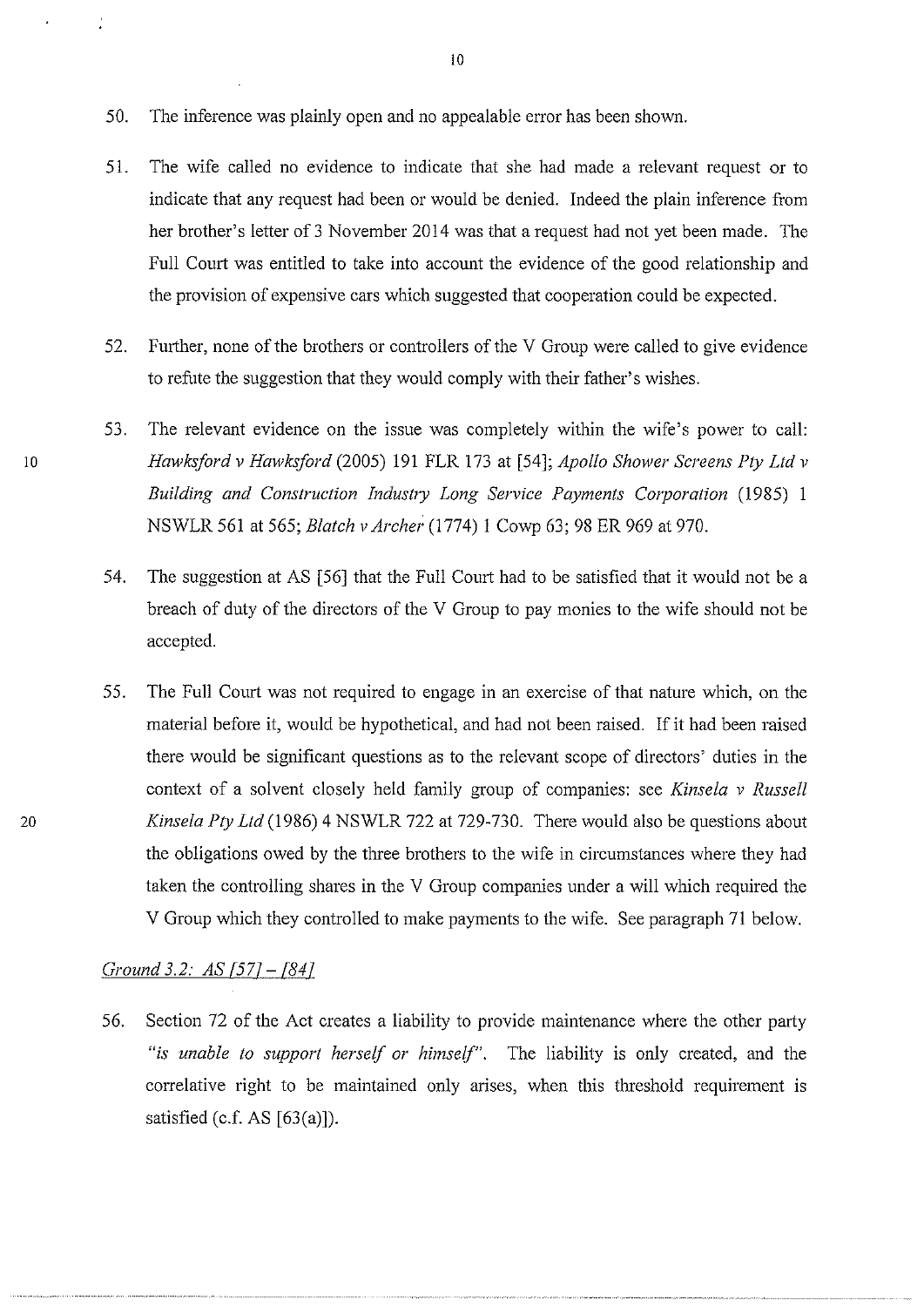- 57. Thus the central enquiry under s 72 is a factual one as to whether the applicant wife or husband *"is unable to support herself or himself".* This is an enquiry of a different character from that in matters arising under s 79 of the Act which concerns the just and equitable division of property between the parties.
- 58. Section 72 of the Act directs attention to the factors set out in s 75(2) of the Act. Those factors include the *"financial resources of each of the parties"* (s 75(2)(b)) and *"any fact or circumstance which, in the opinion of the court, the justice of the case requires to be taken into account"* (s 75(2)(o)).
- 59. The *''financial resources"* relevant to the enquiry under s 75(2)(b) are not limited to 10 assets to which a party has a legal entitlement and may include the property of a third party depending upon the extent to which the party can control the property in question: see *In the Marriage of Kelly* (1981-1982) 7 Fam LR 762 at 769-770.
	- 60. Further, s  $75(2)(o)$  has been correctly interpreted as allowing the court to consider any matter which is *"broadly financial nature" (Marriage ofSoblusky* (1976-1977) 12 ALR 699 at 725) or *"all of the financial matters which are relevant to that particular case" (In the Marriage of Beck (1982-1983) 8 Fam LR 1017 at 1021).*
	- 61. The wife suggests, as a threshold issue, that s 72 and the factors referred to ins 75(2) did not permit the Full Court to take into account the annual payment benefit as a relevant matter (see AS [73]). In this regard it appears to be submitted at AS  $[74] - [75]$ that the benefit under the will should not be characterised as a financial resource of the wife and is therefore irrelevant.

- 62. That submission ought be rejected. Plainly any relevant matter of a financial nature may be taken into account in considering the factual question of whether the wife *"is unable to support herself".*
- 63. The s 75(2) matters are broad enough to include the rights or benefit which the wife has under her deceased father's will. To exclude such matters from the relevant factual enquiry is artificial in the extreme. Moreover, the financial resources under the will cannot be said to be irrelevant to the enquiry merely because the wife had not yet made a relevant request for access to funds (c.f. AS [75]). The failure to make a request does not make the benefits under the will any less a resource available to the wife.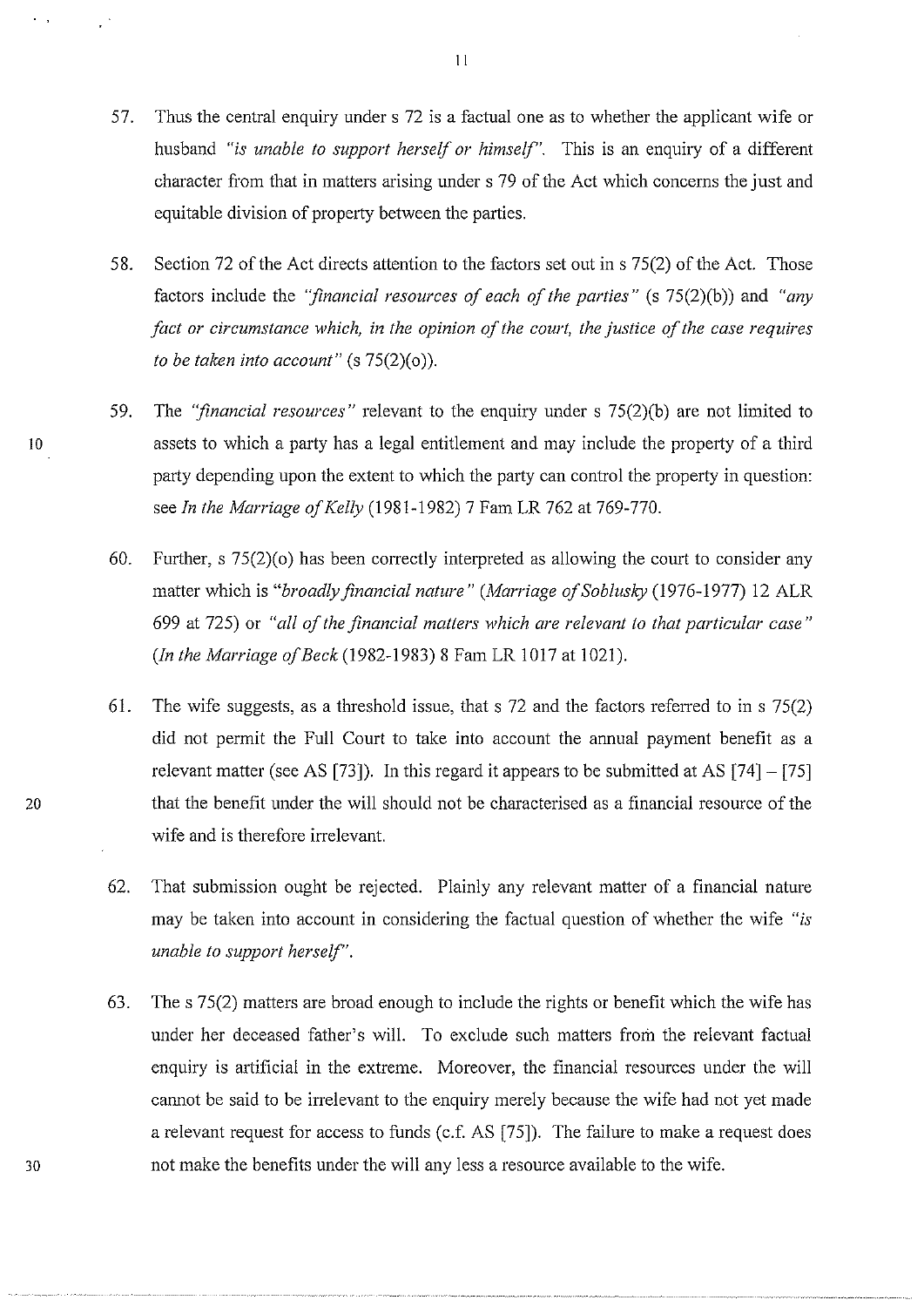- 64. Contrary to AS [76] the construction of ss 72 and 75(2) that permits the benefit conferred upon the wife to be taken into account is consistent with the scope, purpose and object of Pt VIII of Act.
- 65. In the context of interim maintenance orders the sections ensure that a party to a maniage is not left destitute pending a property settlement where the other party to the maniage is able but unwilling to provide maintenance. It would be absurd to construe the Act as prohibiting the court from taking into account for the purpose of an interim maintenance order the fact that a party to a marriage has access to considerable wealth outside the marriage which has vested in crystallised entitlements under a family 10 member's will (c.f. a prospective inheritance which may be freely revoked or altered prior to the death of the testator: see *White and Tulloch v White* (1994-1995) 19 Fam LR 696 at 702).
	- 66. When considered in such terms it is unhelpful to speak of relieving the husband from liability by reason of the provision of gratuitous financial support from third parties (see AS [77]). In substance no such liability has arisen under s 72 of the Act if the wife is able to support herself as a result of vested benefits under a will.
	- 67. Ultimately these are matters of fact to be determined in each individual case  $-$  but it cannot be the correct construction of s 72 of the Act that the vested benefits under a will are irrelevant to the enquiry.
- 20 68. Further, in arguing that the Full Court was not permitted to take the annual payment benefit into account, AS [70] seeks to characterise the benefit as a *"mere hope or expectancy*". In a similar vein at AS [77] to [81] it is argued that taking into account the benefit under the will relieves the husband of liability under s 72 on the basis that the wife may *"prevail upon other people in her life"* or that in substance the Full Court has imposed an obligation upon the wife to go *"cap in hand"* to her brothers or to prevail upon parties outside the marriage "for gratuitous financial assistance".
	- 69. It is not cmrect to describe the benefit which has vested in the wife in such a manner. Given that the wife had not made a relevant request nor was there any evidence that a request had been denied, it was not necessary for the Full Court to explore the wife's strict legal entitlement.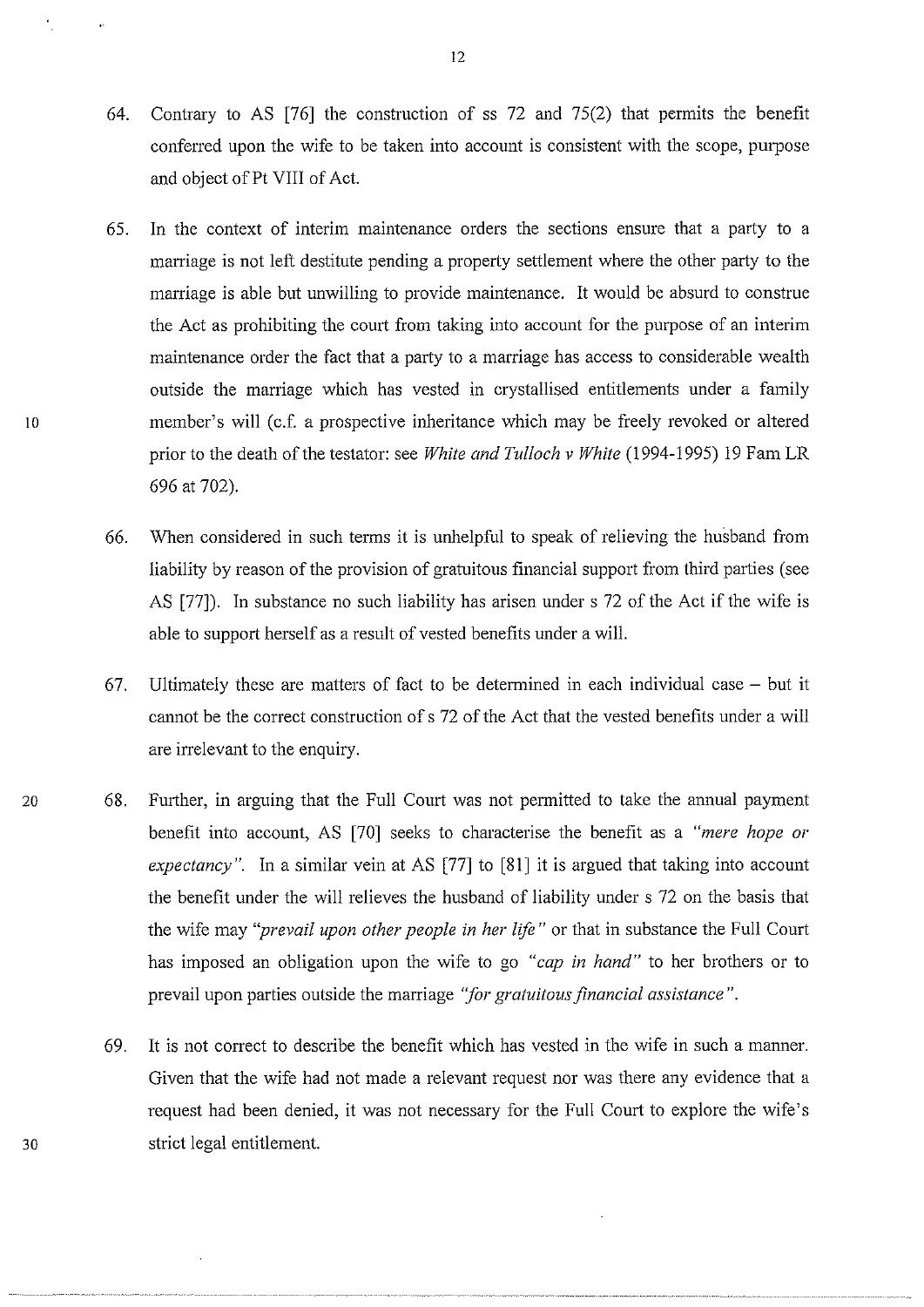- 70. However, the father's express wish to provide the wife with payments from the assets of the V Group *is* properly characterised as a present and existing benefit or entitlement conferred upon the wife. The wife's brothers obtained their shareholdings in the V Group companies pursuant to their father's will. That will required that in their control of the V Group companies they take the steps necessary to make the provisions for the wife contemplated by the father's will.
- 71. The assumption underlying the AS that there was no obligation on her brothers to ensure that the father's wishes were canied out by the companies which they controlled is a large assumption. It is more likely that they became subject to the equitable obligation referred to by Dixon J. in *Countess of Bective v. Federal Commissioner of Taxation* (1932) 47 CLR 417 at 418.9, or that their shares were subject to a charge in favour of the wife, as referred to by Dixon J. at 419 .2. See too *Gill v Gill* (1921) 21 SR (NSW) 400 at 406-407.
- 72. Once it is accepted that under s 72 of the Act the Full Court was entitled to take into account the benefit to the wife under the will, the wife's remaining arguments are properly to be seen as no more than suggesting that the Full Court's discretion in declining to make the interim maintenance order should have been exercised differently: see *House v The King* (1936) 55 CLR 499 at 504-5.
- 73. In particular, there was no basis for importing the conditions on the exercise of 20 discretion suggested at AS [84] to [86].
	- 74. The father died in 2009. By the time of the first hearing before the primary judge the \$150,000 annual benefit was arguably worth some \$600,000. The benefit under the will was not tied to any particular spending conditions or to be provided as a loan subject to repayment  $-$  rather it was a lump sum annual payment available for the wife's use as she chose.
	- 75. If the wife had sought to prove that there was some timing or other difficulty created by the form of any entitlement under the will then that was a matter which she ought to have proved as being a relevant factor leading to the making of a maintenance order. She did not call any such relevant evidence to prove any such matters.
- 30 *Orders sought*